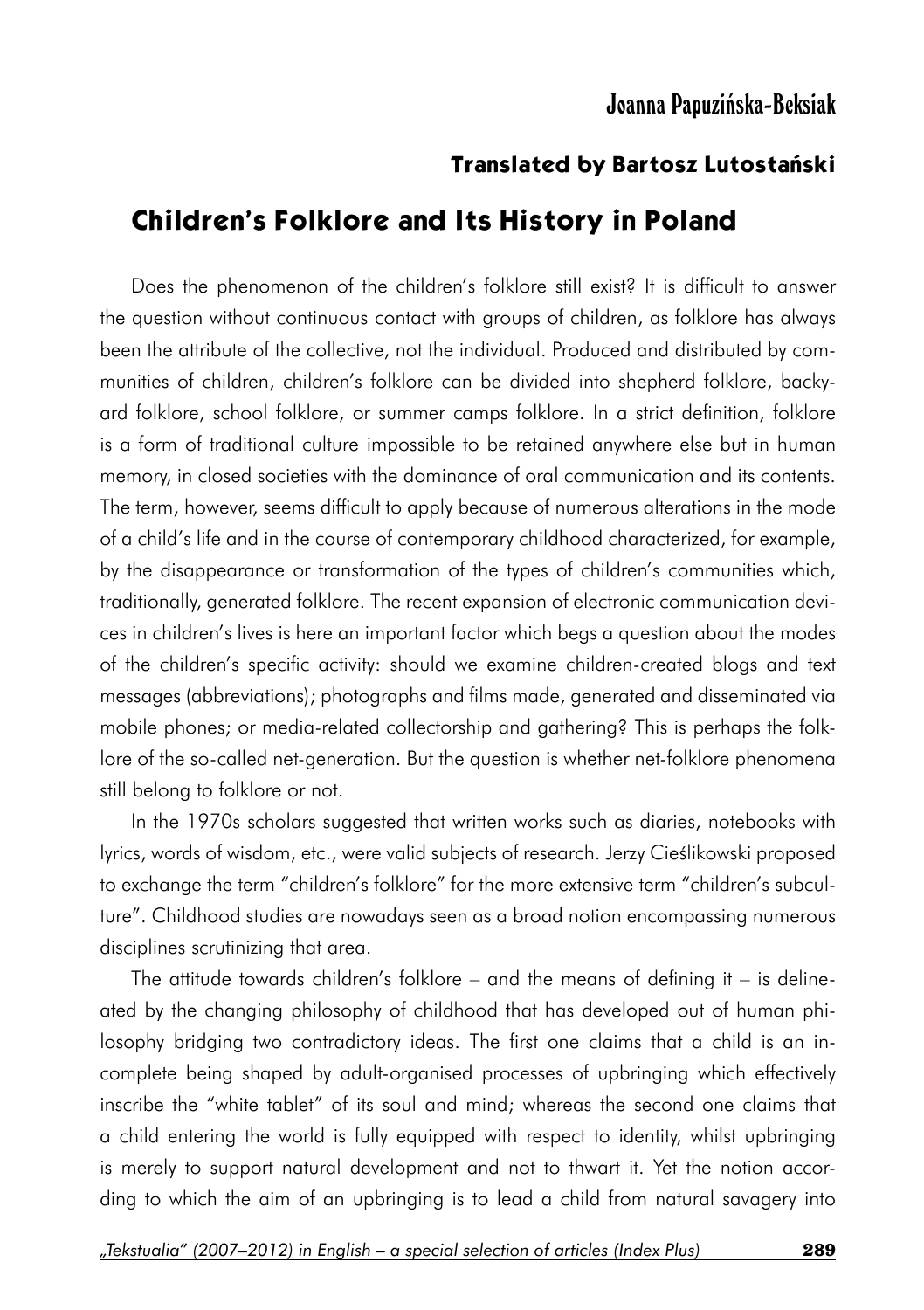adult culture has in fact presupposed that the spontaneous forms of children's activity are insufficient in themselves to get scholarly attention. By way of digression, it needs to be added that even today children are usually reluctant to share with adults what they distribute amongst themselves. When asked whether they are familiar with some poems or anecdotes written by their friends or acquaintances, children tend to answer that they are, but add that these are mainly "stupid," "pointless," "offensive," or "valueless," which might suggest that such evaluations are adults' not theirs.

It is universally acknowledged that the culmination of interest in the problematics of children was the turn of the nineteenth and twentieth centuries, when Ellen Key published her famous *The Century of the Child* (1909). That point in time, however, was preceded by a period of an increasing interest in childhood in pedagogy as well as other social sciences such as psychology, sociology, and anthropology. Equally crucial are the literary and other artistic penetrations into the world of childhood in search of secrets and of hopes concealed in it. Thus, a number of aspects of a child's identity associated with art seemed fascinating; for example, freshness and unconventionality of perception, simple-mindedness and honesty in expressing thoughts, an ability to dwell in the world of fantasies and imagination, and more extensive sensitivity than in an adult person. As a result, the analogy between a child's psychology and an artist's psychology was drawn; an artist was someone one who did not lose some of childhood's gifts (see Papuzińska 1991).

One of the theoretical approaches which exerted influence upon the interest in childhood was the theory of cultural anachronisms put forward by Edward Burnett Taylor, a British anthropologist, the main representative of evolutionism (*Anthropology,* 1881) at the turn of the nineteenth and twentieth centuries. The theory in question dealt with the remnants of old kinds of behaviour that had lost their social functions and remained in customs and culture solely as relics. Such relics of ancient rituals and beliefs are still significantly operative in children's behaviour, now in the form of games and vocabulary accompanying them, despite the apparent absence of their original functionality. Similar to archaeology's reconstructing the life of past generations by means of examination of graves, remnants of old settlements, landfi lls, and the debris of ancient cities underneath the seas, ethnography scrutinises old customs and socially accepted types of behaviour on the basis of relics and vestiges present in vocabulary, nomenclature, games, clothes, and practically meaningless pieces of etiquette. Such a process of investigation resembles estimating the size of a floating iceberg on the basis of an examination of the small part of it visible above the water.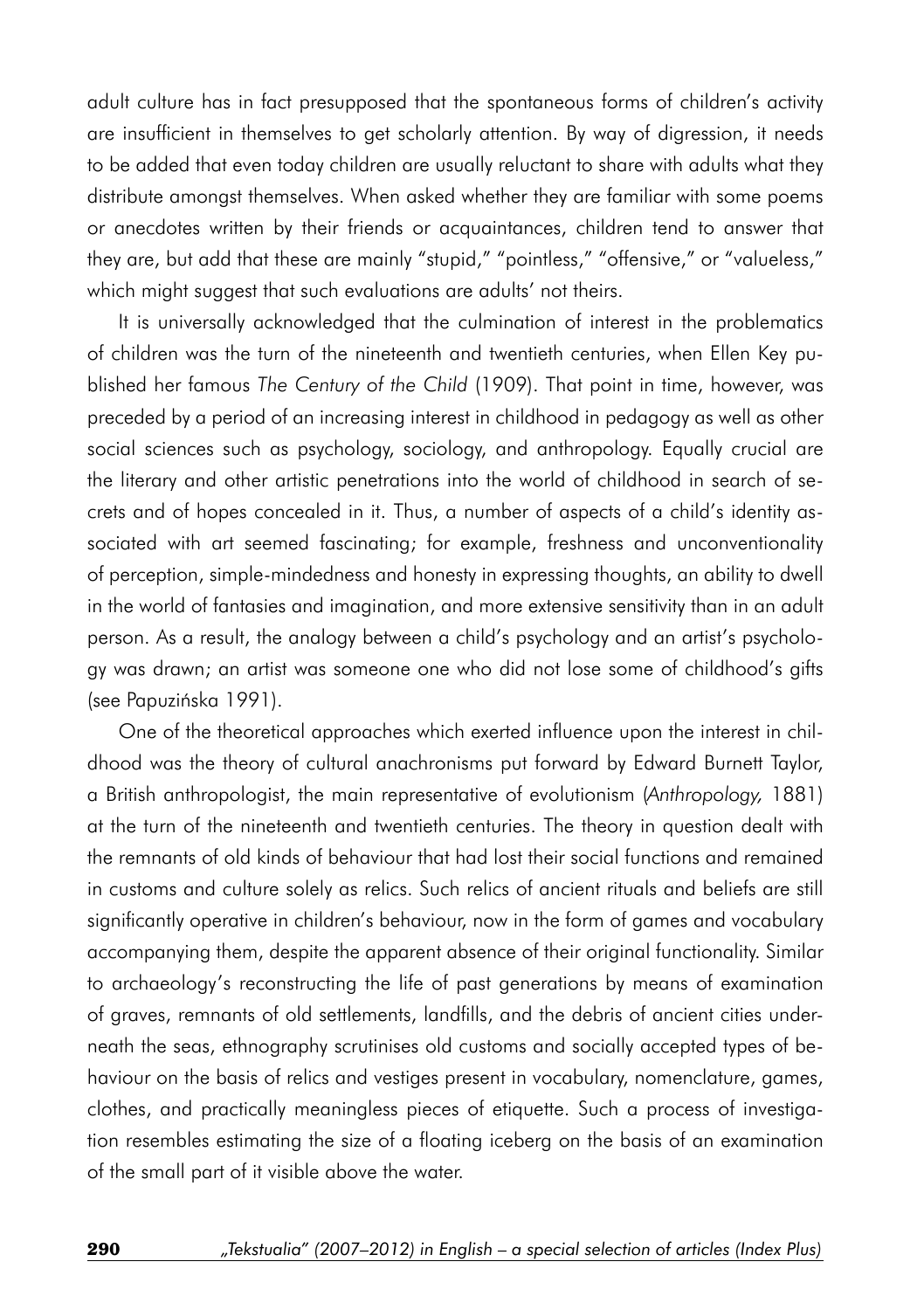An identical method of analysis was applied in other social disciplines developing in the same period. Sigmund Freud's psychoanalysis elevated the importance of childhood because it was treated as a reason for an adult's behaviour; the unconscious was examined by means of dreams, fleeting impressions and slips of the tongue, and a person's earliest memories. The world of childhood, neglected on the level of the whole society, inaccessible and irretrievably lost on the level of the individual, began to be seen as worthy of attention and study.

Janusz Korczak was a very perceptive investigator of children's customs. As a boy, he created a scientific project entitled "A Child". It was constructed with classic anthropological categories, including, for example, beliefs and superstitions, social norms, collecting, trade, and exchange. Korczak treated children's communities as self-sufficient and separate constructs with their own system of "wisdom" and values, far more complex than adults'. He called the child's world an "unknown civilisation" and encouraged its examination. As an observer of children himself, Korczak had at his disposal a vast personal experience amassed in the course of a long period of participatory observation. Like one American ethnographer who joined a tribe of Native Americans in order to scrutinize their customs from inside, Korczak "joined" children and their environment. He spent a majority of his life watching children in various situations, even at night since he slept with them in one bedroom on and off, or allowed some of them to sleep over in his room. His investigations were buttressed by the collecting of documents of everyday life, analyses of the subjects of arguments and disputes, what they bet and what aims they had, what objects they collected and produced, what rules they followed in life and how those rules were constituted. He also began to note the children's stories whose fragments were later published in a short book entitled *Wspomnienia z maleńkości* [*The Memories of Being Small*]. Although Korczak did not collect what today is termed as a child's verbal folklore, he was interested in children's language. His notes include numerous examples of expressions and nicknames from the Warsaw dialect of the time, and phraseological clichés used in discussions and quarrels.

Korczak, however, predominantly focused on the social behaviour of children. The result of this interest can be found in the writer's literary and pedagogical works. They include the descriptions of beliefs, superstitions, dreams, plans, and the scripts of games and sports such as the "stone game". Gambling also frequently features in the games, and Korczak paid special attention to the bets laid by children. As we know, he tried to transform this passion into a tendency of self-development. Maryna Falska wrote in *Our Home* brochure: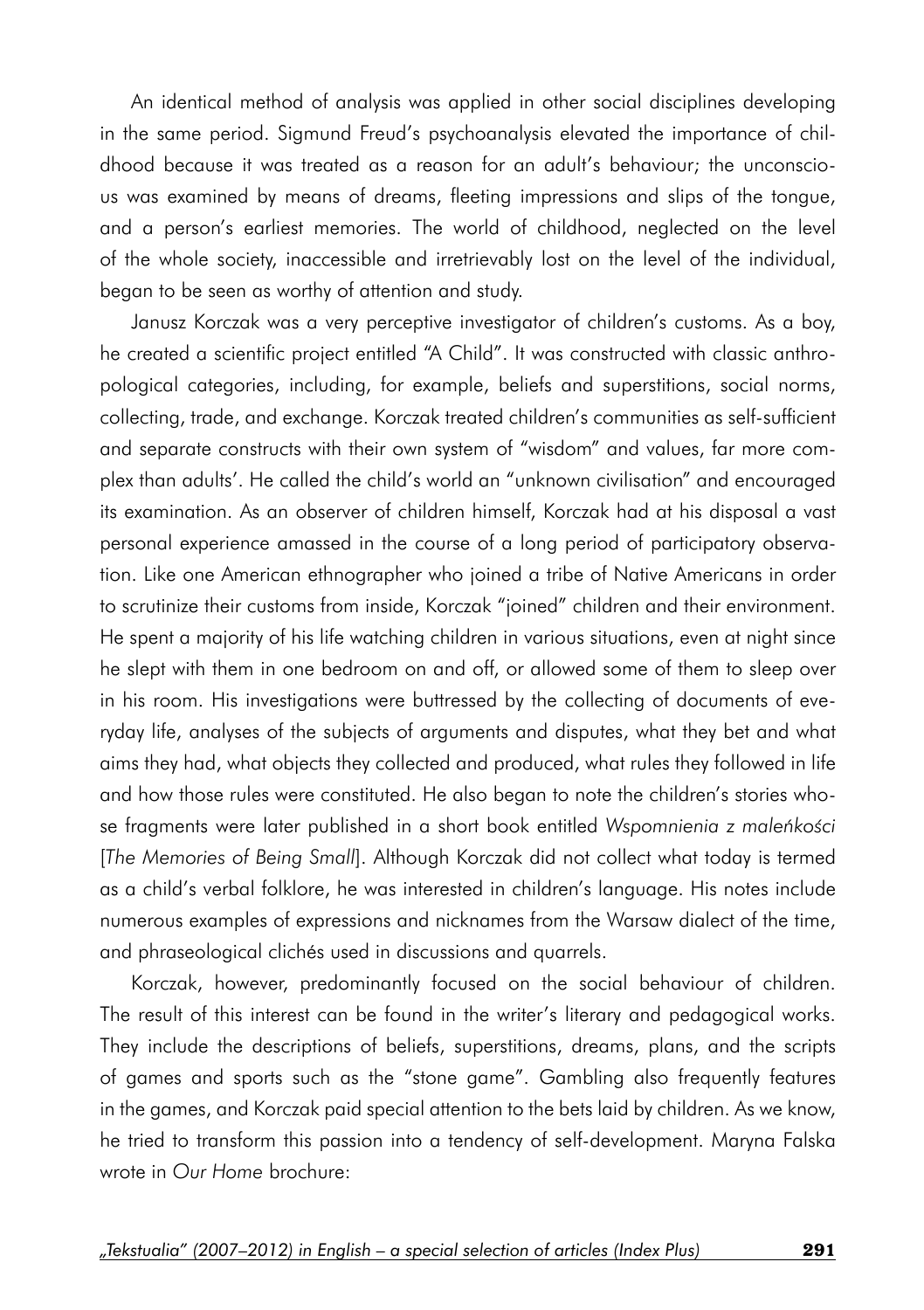"Spring is usually the first to mark the beginning of a wave of gambling games; and copious they are in each children's community – and sometimes – the games vary profoundly.

And attempts to employ these predilections, these preferences for educational ends and purposes  $\ldots$  have grown deeply into the life of the community" (Falska 94)<sup>1</sup>.

Korczak's notes concerning children's collecting are equally striking.

"He was making an old coin up; collected used notebooks to make paper popguns, seashells, light bulbs, cinematographic films. ... he had a porcelain elephant, a Napoleon figurine, a broken mirror, small forks for chocolate, a blunt file, a broken pencil-case, one skate, a hat for a doll, a pack of old cards  $\ldots$  and, obviously, old postcards" (Korczak 162)<sup>2</sup>.

Since the beginning of the last century, children's verbal folklore has become a point of interest for such authors as Zofia Rogoszówna who has amassed small pieces of speech, songs and games "written down from other people's mouths and my memories of childhood". They were partially published after her death in three collections: *Sroczka kaszkę warzyła* [*A Magpie Making a Porridge*] (1920), *Klituś, bajduś* [*Prittle Prattle*] (1925), and *Koszałki opałki* [*Horse Feathers*] (1928).

From among the texts considered as the most interesting by scholars, the counting rhyme has played a special role because of its intriguing function, genesis, and formal characteristics. It is a short text of a changeless rhythmic sequence used to establish roles in a game; the one counting out utters the rhyme pointing out subsequent people, and the persons standing where the counting stops at the end of the text are excluded from further game. Some researchers attribute the origin of the game to rituals of some ancient tribes used to decimate captives or elect an animal for a ritual killing. The contents of a text do not really matter since the most vital feature of the text is the inviolable rhythmic modes which make it sure that the counting out is "fair;" that is, destiny elects the victims. In the stock of counting rhymes we can find texts with a specific plot as well as those of asemantic sounds and of unclear or obsolete meaning. Krystyna Pisarkowa, the most famous Polish researcher into counting rhymes, in the course of comparative studies of the rhymes from different countries, discovered numerous similarities and borrowings from other languages, proving that they move internationally and inter-penetrate each other across ethnic boundaries.

<sup>1</sup> "Wiosna zazwyczaj pierwsze hasło daje. Pierwsze listki młode – gra – w zielone, sparzone, siadane, kolory, szpileczki, kosmate, kieszonkowe, pamiętne – w każdej zbiorowości dzieciecej – okresami – rojno od zakładów przeróżnych.

Próba wyzyskania skłonności tej, tych upodobań – dla celów wychowawczych (…) mocno się ustaliła, zrosła z życiem gromady" (Falska 94).

<sup>&</sup>lt;sup>2</sup> "Tu wytrajlował starą monetę, zbierał wypisane kajety na strzały i pukawki, to muszelki, to wypalone lampki elektryczne, klisze kinematograficzne. (...) miał słonia z porcelany, figurki.

Napoleona, pęknięte lusterko, widelczyki do czekoladek, pilnik tępy, piórnik złamany, jedną łyżwę, kapelusik dla lalki, stare karty do gry, sztukę taką, żeby zdjąć drut z druta, ale nie na siłę, no i, rozumie się, pocztówki zapisane" (Korczak 162).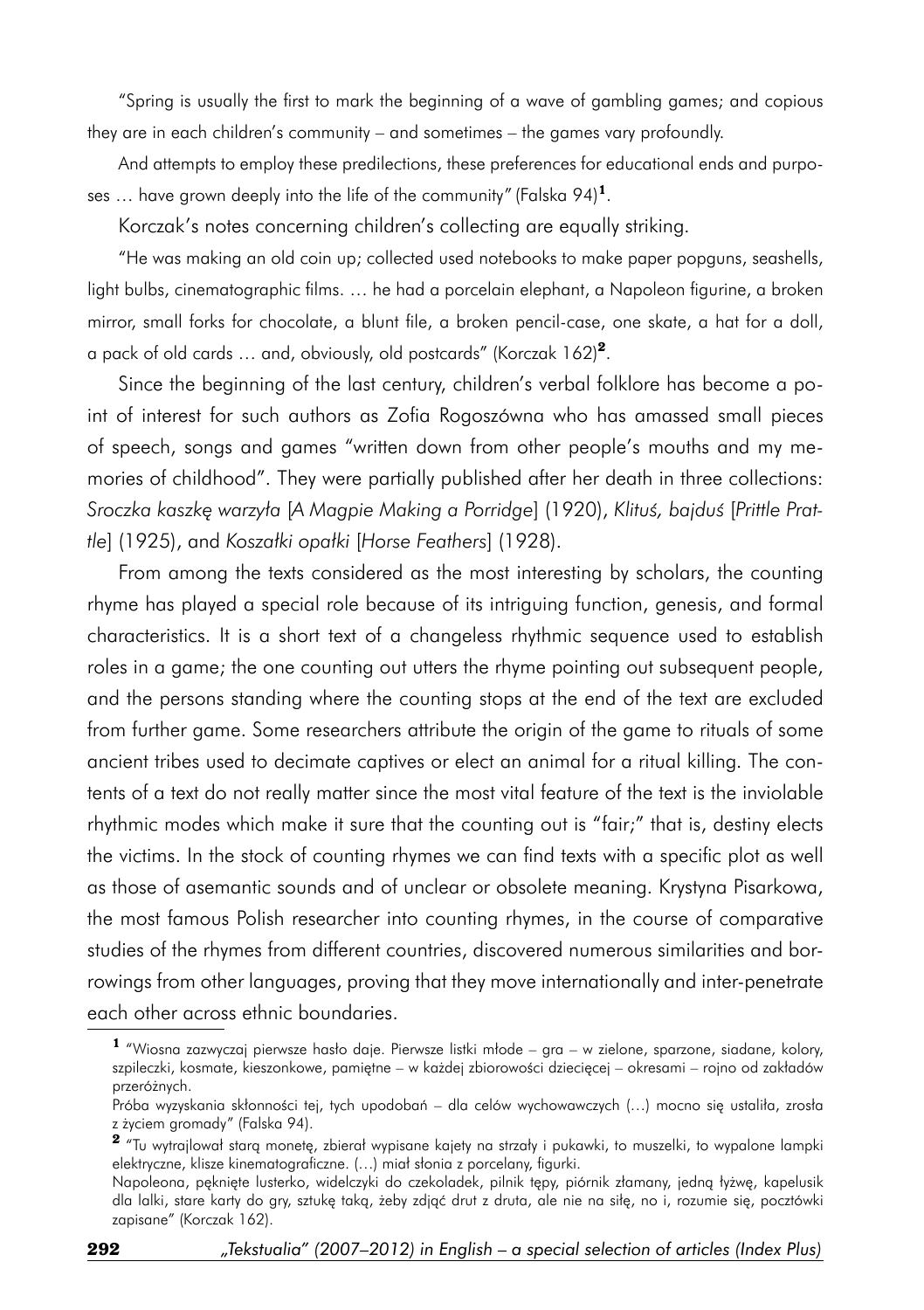Easy to remember and familiar for many adults from childhood, counting rhymes do not, of course, exhaust the repertoire of folklore texts. Children's folklore includes numerous texts used in games; in fact games characterize the entirety of a child's activity. We can thus enumerate other texts accompanying children in games and play, such as name-calling, incantations, tongue twisters, and proverbs. Children's subculture also consists of a number of children's products now considered traditional, such as paper popguns, sand castles, constructions from cones, leaves, colourful pieces of glass, or bottle caps. What is specific about the culture of playing is its autotelism, processorientation instead of result-orientation, often linked with the momentary destruction of a given product (for example, the destruction of a laboriously constructed sand castle with a single leap). The forms of literary activity of a small child, usually associated with a certain kind of movement and a repetition of the same words or phrases (so-called *ekikiki*), bring to mind magical practices of a shaman resulting in a state of confusion verging on narcotic intoxication (*ilinx*). *Kółko graniaste* [*A Square Circle*] is a classic script for such an activity, in which the gradually accelerating pace of uttering a text, accompanied by running in circles, ends in the loss of balance and fall of all participants.

Some research questions the absurdity and uselessness of these activities, since, at first glance pointless, those games, like any other games, play a number of roles that facilitate a child's proper development. Moreover, their true meanings have been discovered by pedagogy in the last couple of decades (tongue twisters are now put to use in the speech-language pathology exercises; other specially written texts can be found in the oeuvre of Agnieszka Frączek). These texts are also functional in a group of children and individuals alike, by regulating social roles, establishing the hierarchy in a group, channelling conflicts in its own form of, say, revilements, proverbs, nicknames, etc.

It seems that the carnivalization of the world, the poetics of the absurd, the vision of an upside-down reality became a very crucial area of literary influences drawn from children's subculture. The upside-down world (presenting reversed relations between authority and serfdom, wisdom and stupidity, childhood and adulthood, *sacrum* and *profanum*, wealth and poverty) does not only appear in children's subculture, but also in the entire folk culture. In children's psyche and customs, however, the literary motif plays a special role. Firstly, it functions as a compensatory mechanism; secondly, it verifies the logic of how a child sees reality; and thirdly, resulting from the two preceding points, it is the origin of fun and humour. Furthermore, the upside-down world is the area of the children's counter-culture in which logical and experiential relations as well as the set and axiomatic norms and values become negated. One of the popular subjects, therefore, is the profanation of food, as when something inedible (soap noodles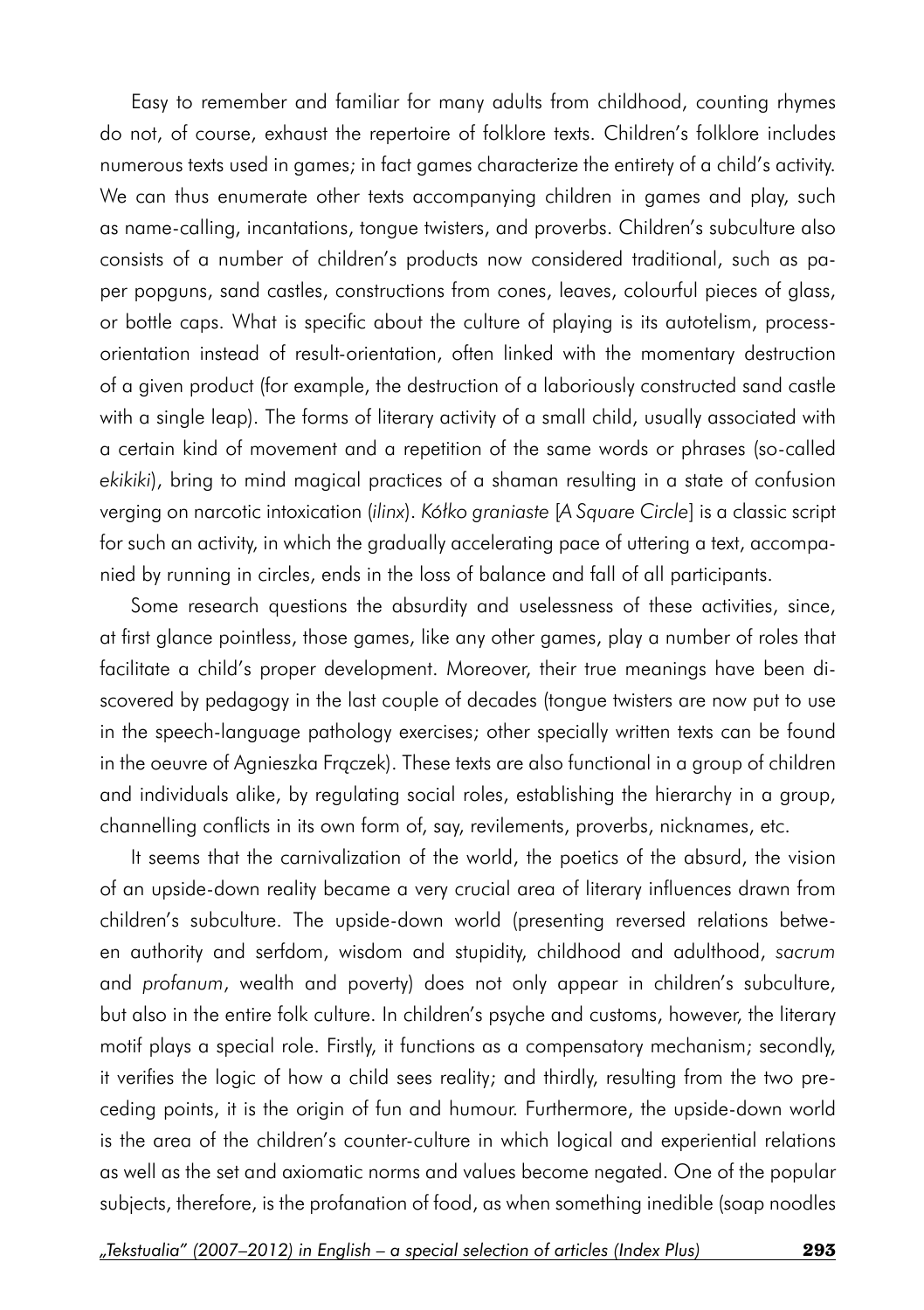[kluski z mydłem]) or repulsive (a soup made of a dead body [zupa z trupa]) replaces normal and edible food items. These horrid recipes are often accompanied by a so-called sickening game, in which a recipe describes a meal a sensitive person has right in front of him or her at the moment. The recipe sometimes takes the form of a poem illustrating analogous situations:

"One old John kneading dough Noticed well when his snot

Fell right into the pot

Thought it was a noodle so

 $-$  He boiled and ate it" $3$ .

Similarly, the subject of ridicule can be a disease, handicap, or death (or rites accompanying it). "Funny" poems about funerals with dilapidated hearses or coffins, or the dead falling out of graves are all popular subjects of this sort. Other religious elements can be profaned as well: consider derisive rewritings of Christmas carols (a drunkard instead of Jesus), nonverbal blasphemous "tricks," or comedic games resembling masses, weddings, or funerals.

The ludic blackening of holiness refers also to the secular realm, for example, official events, celebrated texts, or canonical hymns; the jokes about concentration camps enumerated by Simonides can certainly be included in that same category. Whereas on its margins we can find political jokes, somehow related to general social activity in that area, often copied from adults and distributed, but also those produced by children themselves. In recent years, advertising slogans and phraseological clichés or quotations placed in various new and improbable contexts have become a frequent motif of travesty and parody. Further, in the same category we can include games of linguistic deformation. Attempting to describe the method of children's verbal games, we can see a very important, of not dominating, role of deconstruction. The poetics of "prittle-prattle" pertains to violations of logical and semantic relations and replacing them with either absurd or chaos, devoid of any cause-and-affect sequencing:

"and a doctor was drunk and he smelled like a skunk and the skunk was furry

<sup>3</sup> A translation of the following passage: Stary Icek kluski gniótł wyleciał mu z nosa glut a on myślał że to kluska wsadził sobie do garnuszka ugotował i zjadł. See the study by Dorota Simonides for more examples.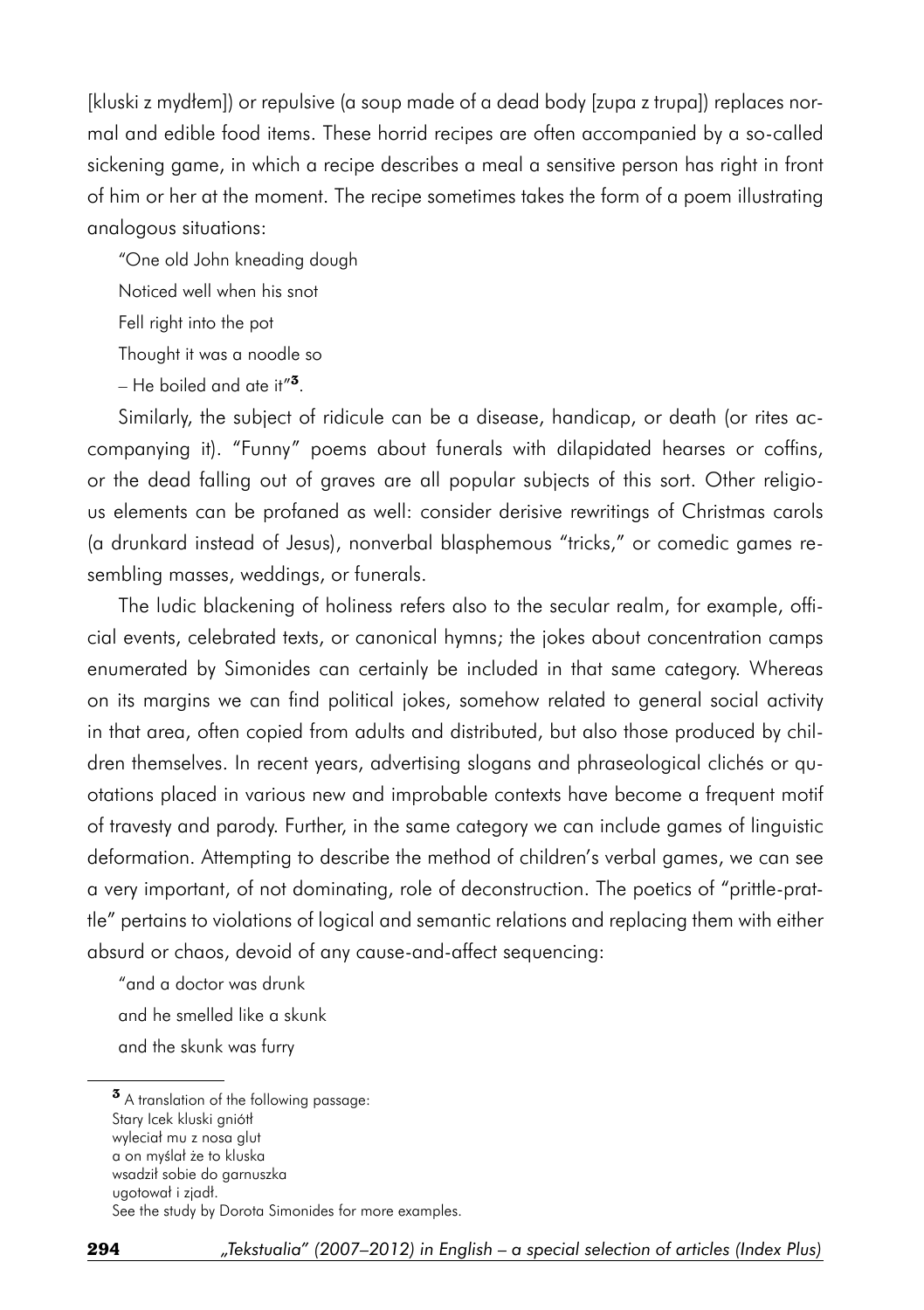and out it would scurry

into an open yard

where the doctor's caught off guard ..."<sup>4</sup>

A similar mechanism can be found on the verbal level, where single words become the subject of the operation; they are destroyed into syllables and put in an alternative order<sup>5</sup> or undergo a derivation process<sup>6</sup>. Verbal traps on the articulation level are also popular. This kind of game is based on the idea of competition (*agon*) and presupposes an obvious division of roles: into those of a sly and of a stupid person. We can also include them in specific rites of passage, in which a novice has to undergo various, frequently demeaning or ridiculing, trials. Undoubtedly, however, under the surface of nonsense, a deeper rational wisdom resides; without it, there would be no fun.

Examples of poetry of nonsense introduced into children's literature can be found in some nineteenth-century works, for example, by Stanisław Jachowicz. English nursery rhymes were also an important source of inspiration. The turning point, however, took place in the 1930s when these devices of nonsense became suddenly used in children's poetry; poems by Jan Brzechwa, Julian Tuwim, and Stefan Themerson are good cases in point<sup>7</sup>. Their poems, instead of being moralising, moving or educational, were acts of fun brought about through the negation of the dominant order, knowledge, and hierarchy, and a quasi-deconstruction of information that a child was familiar with. The above three authors do not only use ready patterns from folk works, as Tuwim does in his poem entitled *Głupi Gabryś* [*Stupid Gabriel*], which paraphrases a well- -known piece drawn from Oskar Kolberg's works, but also uses the folk method to create a new poetic phenomena. Yet traditional pedagogy accepted the invasion of the upside-down world into the children's world with some reservations, as the case of long controversies regarding Jan Brzechwa prove. Irena Skowrońska in *Antologia polskiej literatury dziecięcej* [*An Anthology of the Polish Children's Literature*], edited by her

wyleciał na podwórze,

doktora za nos złapali… .

<sup>4</sup> A translation of the following passage:

a doktor był pijany,

przylepił się do ściany, a ściana była mokra,

przylepił się do okna,

a okno było duże,

a na podwórzu grali,

 $5$  "Nie nalisał pistu, bo go palał bolec" can be translated as "He didn't lite a wrettle since his hurger was finting".

<sup>6 &</sup>quot;Był urżnięty, rżnięty, nięty, ęty, ty, y" can be translated as "He was terrorised, rorised, rised".

<sup>7</sup> The poems by Brzechwa and Tuwim are very well-known, whereas those by Themerson, *Był gdzieś haj taki kraj* ([*There Used to Be That Country*]1937) and *Była gdzieś taka wieś* ([*There Used to Be That Village*]1937), are in fact around-breaking, despite the fact that they were not published between the wars.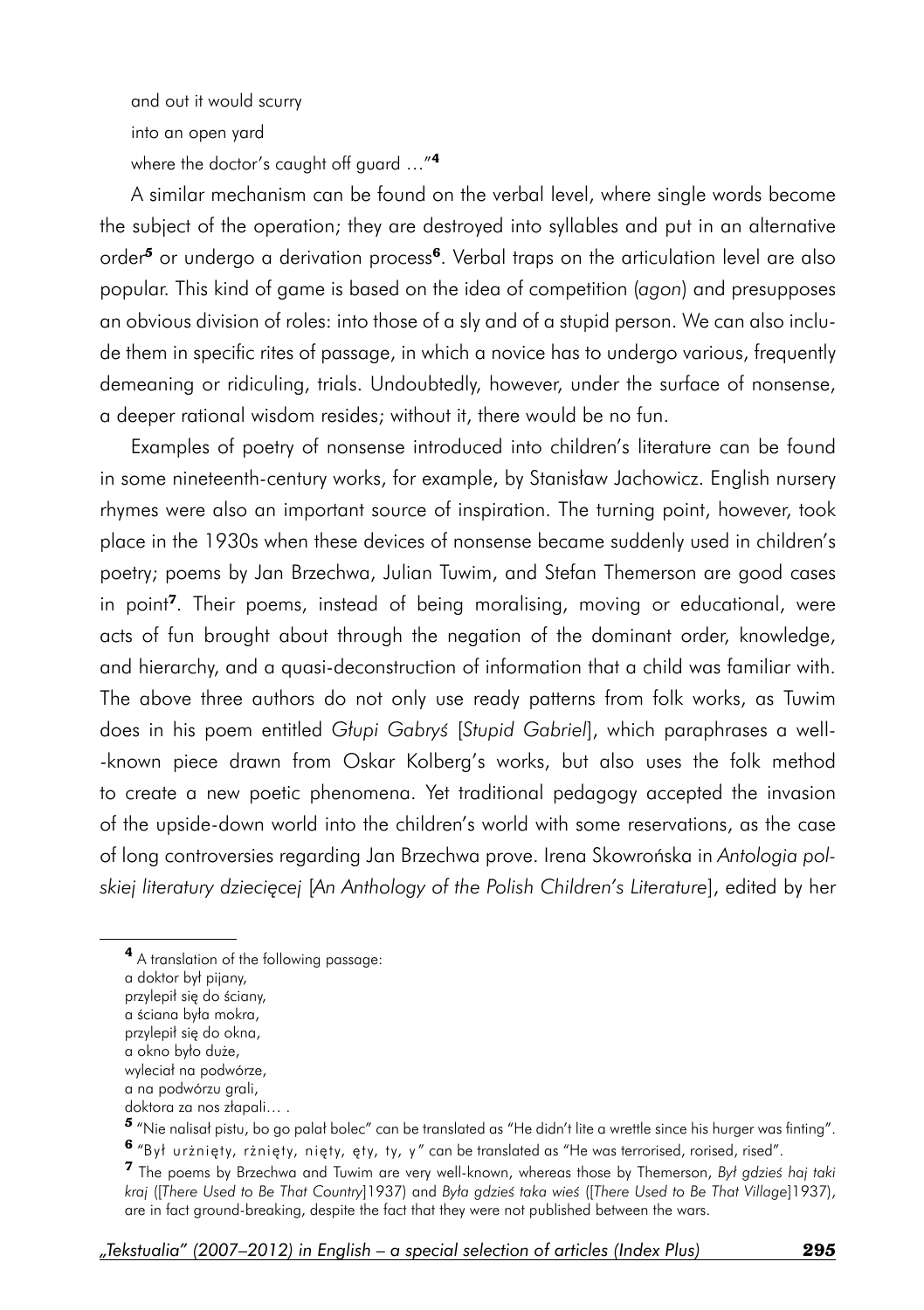and published soon after World War II, warned against Brzechwa's poems. She blamed the poet for simplifying poetry for children as "mindless gibberish devoid of any valuable content," in which "the teaching function has been rejected from the start" (Skowrońska); neither was the genre of the poetics of absurd and fun accepted in the socialist realist period. However, it transpired as being extremely productive and attractive for young audiences and was taken up by Wanda Chotomska, Ludwik Jerzy Kern, and Danuta Wawiłow; while in the 1990s it was popular with authors such as Małgorzata Strzałkowska, Marcin Brykczyński, and others, who employed and enriched it with new subjects and forms (Papuzińska 2000: 82).

Works by Jerzy Cieślikowski ennoble the tradition of children's folklore and the reason for its multifarious presence in literature in general. His most important work, *Wielka zabawa* [*The Great Fun*], was published in 1967, harbingering a breakthrough in the way of thinking about both writing for children and about childhood. Cieślikowski attempts to liberate children's literature from an excess of utilitarian purpose, claiming that "all that adults have created for children, that children have accepted from adults, and that they have created themselves, served predominantly for the sake of fun" (6). Cieślikowski's concepts illustrate the influence of the Dutch philosopher and historian of culture, Johan Huizinga, and his works such as *The Autumn of the Middle Ages* (1919) and *Homo Ludens: A Study of the Play Element in Culture* (1938). By emphasising the formative function of games in culture, Cieślikowśki discovered and delineated a massive area of the "despised land," that is, children's own literary activity manifested in children's folklore texts, permeating children's environment and inextricably connected with games. He was the first Polish scholar who included folklore texts within children's literature, made it a subject of literary theory, and took it into account when editing anthologies of children's literature. Therefore, he did not only redefine that kind of literature, but also changed the formula of a child's participation in the process of literary communication. Thereby a child, instead of being an object of the persuasive mechanics of literature, became an equally vital being who transformed given literary impulses, making them its own. In *The Great Fun* Cieślikowski pointed out one more underestimated phenomenon in literature; that is, the influential presence of the theme of childhood in works by Andrzej Bursa, Miron Białoszewski, Jerzy Harasymowicz, and others. Hence the works by Cieślikowski, his co-workers, and students did not perhaps change the way of writing for children, but the way of thinking and analysing it.

In the next decade, a monograph by Dorota Simonides, *Współczesny folklor słowny dzieci i nastolatków* [*Contemporary Verbal Folklore of Children and Teenagers*], was the most exhaustive and complete study, compiling the stock of the Polish children's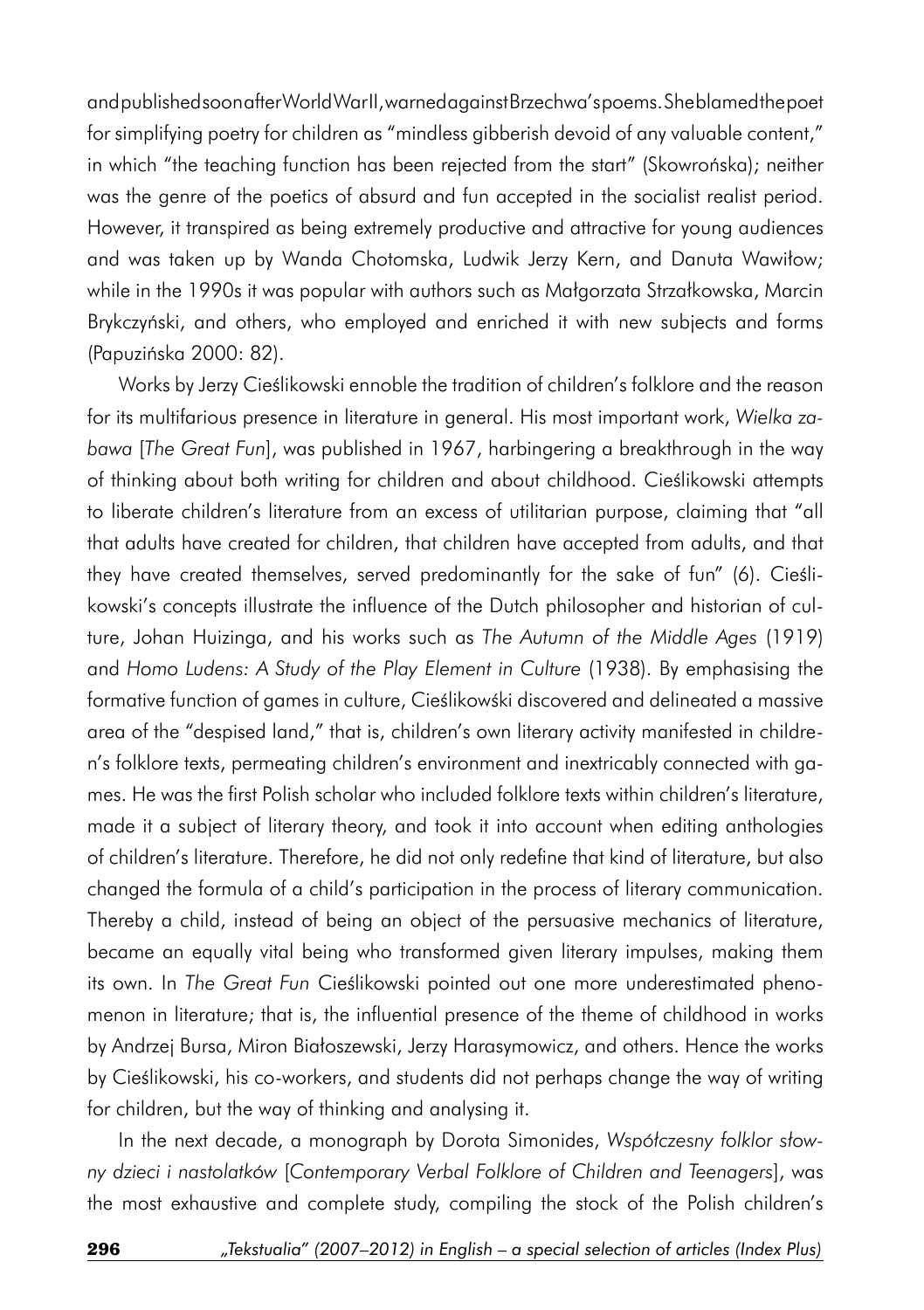subculture. Beginning with a classic definition of verbal folklore as texts "well known within a community, circulating in an oral form, and living as collective and anonymous works," the author collected a great deal of work from various regions of Poland. The material was subsequently classified and divided into groups such as rhymes in games, satirical rhymes, parodies, children's horror, beliefs, and superstitions. She also analysed the routes of folklore dissemination demonstrating its inheritance in family circles, peer groups, and penetration of media-originating contents, mainly TV.

The contemporary genre corresponding to the tradition of children's folklore the most, is so-called anti-pedagogic literature (see Chrobak). Its name comes from one of the trends of pedagogy that, in a sense, pertains to the reappearance of the slogans of "the new upbringing" and "the centenary of the child" advertised at the end of the last century. Anti-pedagogical theories question educational violence, oppressive and repressive types of schooling, propagating a child's subjectivity, his or her right to dialogue and point of view. By means of grotesque, parody, dark humour, or the absurd, this literature presents a small hero fighting against adult tyranny. Thus, the essence of anti-pedagogy is the interpretation of intergenerational relations as a "war of worlds". Unlike Korczak's works, however, this genre is not about misunderstanding dividing the worlds, but about the writer "conspiring with children against adults". Roald Dahl seems the first and foremost representative of the genre of anti-pedagogy. His works include *The BFG*, *Matilda*, *George's Marvellous Medicine*, *Charlie and the Chocolate Factory*, and the as-yet unpublished in Poland *The Boy*, which recounts Dahl's childhood memories. Younger anti-pedagogical writers have continued and developed Dahl's ideas (Francesca Simone's *Horrid Henry* is a good case in point). The fashion for anti-pedagogy is accompanied by a simultaneous penetration of unaccepted elements of the children's folklore, usually censored by adults, into children's literature; for example, obscenities, vulgarisms, profanations, and jokes about traditionally "embarrassing" physiological processes such as "whizzpoppers" in *The BFG* by Dahl.

From among other works inspired by children's folklore, we can enumerate horror stories such as the series "Ulica strachu" [*The Street of Horror*], "Gęsia skórka" [*Goosebumps*] and "Szkoła przy cmentarzu" [*The School by the Graveyard*]. Equally popular is the reversed direction in which the poetics of horror – an important element in contemporary media culture and horror films - readily employs themes such as vampires, werewolves, or hauntings. We can say that these horror stories originate in orally transmitted tales within small and closed communities, and came to be applied mostly in films and popular literature for children. In the British culture of librarianship it is believed, for example, that the reappearance of genres such as ghost stories or Halloween stories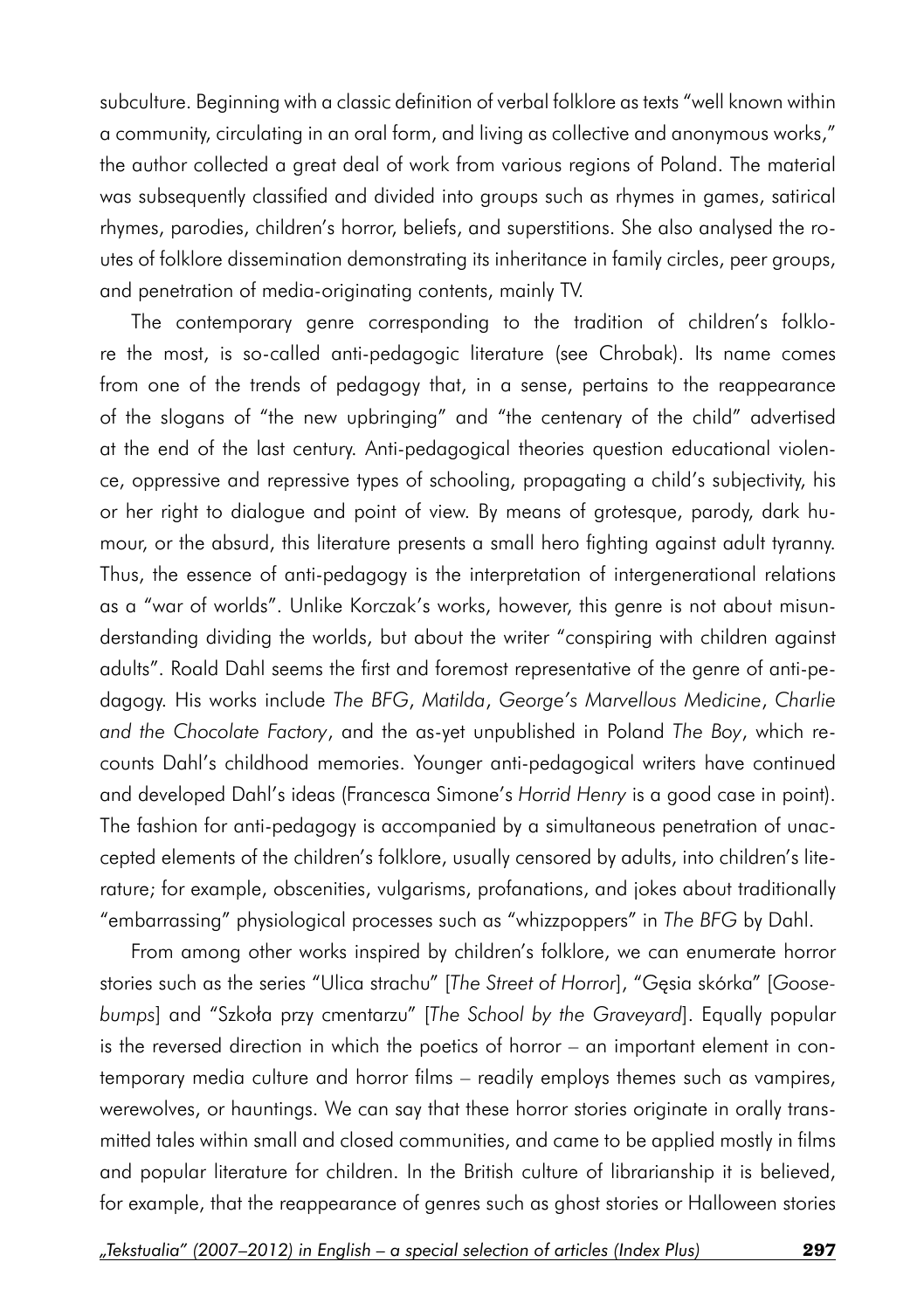influences the growth of interest in reading and allures new readers into a contemporary library (see Bauer). Therefore, we are dealing with the specifically modern phenomenon of the interpenetration of various cultural realms as a result of processes of advanced diffusion. Some cultural scholars, however, ask questions and hypothesize about humanity becoming childish, something that manifests itself in mass culture naivety and the rejection of cultural patterns traditionally ascribed to the adults. This is one of the major subjects of thinking about modernity (see Cataluccio). Indeed, analysing some contemporary popular culture texts, we notice a sort of erasure of the divisions between what is addressed to adults and what to children; *Shrek* is a good case in point. Further, in a number of night-hour programmes on TVN and Polsat, the two most popular TV stations in Poland, we can find games echoing children's subculture such as "Zagadkowa noc" [*The Night of Puzzles*], a game that involves creating one word out of another.

Two years ago an inconspicuous book edited by Hanka Dąbrowiecka, entitled *Zabawnik* [*The Play Thing*], was published with a subsidy from the Ochota District Municipality in Warsaw<sup>8</sup>. The book consists of numerous different games, including counting rhymes, puns, competitions, etc., from the author's and her friends' childhoods. A couple of hundreds of games with their scripts and texts, some originating straight from folklore, others from the yard and school games repertoire or scout folklore, are all traditional children's games, mostly no longer played. The compilation was made and published without any scholarly agenda, but rather with a view to remembering and reanimating the world of the author's childhood. A similar attempt to revise children's folklore has been undertaken by the Warsaw Dance Association with their traditional games classes for young children. However valuable, such activities cannot be considered as folklore, because they originate outside of it. Hence, one might inquire whether such activities are still undertaken by children themselves, and whether their scripts circulate in a traditionally oral way. Apparently, the answer is affirmative if we consider the relatively early, pre-literate period in a child's life. Nonetheless, Dorota Simonides in her *Contemporary Verbal Folklore by Children and Teenagers* draws our attention to an interpenetration of children's texts with media messages and an extensive influence of TV marked, for instance, by the appearance of bed-time cartoon characters or popular films in those texts.

The problematics of folklore has been discussed to a certain extent by young linguists. Their point of interest does not come down to a compilation of texts *in crudo*, but theoretical examinations applying the anthropological theory of games to a child's poem or general text. This tradition was inspired by pioneering works by Alicja Baluch (*Archety-*

<sup>8</sup> See also http://zabawnik.org (Translator's footnote).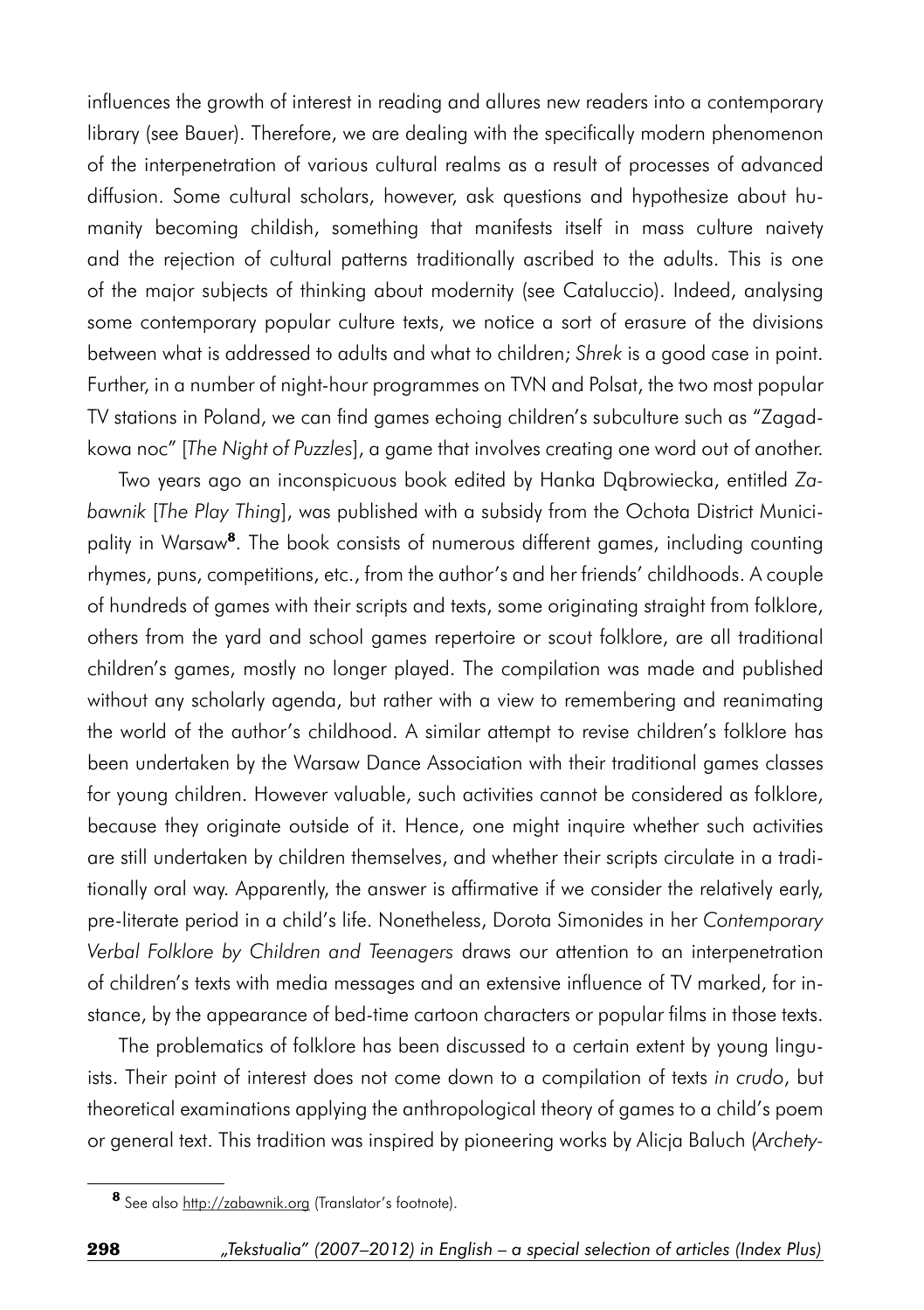*py literatury dzięciecej* (1993) [*The Archetypes of Children's Literature*]) and taken up by, for example, Alicja Ungeheuer-Gołąb whose *Wzorce ruchowe utworów dla dzieci* (2009) [*Movement Patterns in Literature for Children*] is particularly important since it analyses writing for children from the context of the concepts of Roger Caillois.

Irrespective of scholarly papers or the extent of the influence of children's subculture on the literature of younger generations, the subject of childhood seems interesting with respect to literature for adults. This has already been mentioned above in the discussion of Cieślikowski's work. A fascination with childhood has been one of the most important motifs in twentieth-century literature. At the beginning of the century, the motif mainly referred to some personal return to a lost paradise. Towards the century's end, however, the character of the child began also to appear continuously in literature and popular art such as crime fiction, fantasy stories, feature films, and documentaries. This phenomenon has attracted the attention of literary theorists and has a rich bibliography and, in itself, is too broad a subject to analyze here (see for example: Waksmund, Leszczyński). It is impossible, however, not to mention two works, virtually unknown, presenting childhood not from the psychological perspective of an individual, but from descriptions of collective behaviour, rituals, and customs, reflecting, in essence, the phenomena of folklore.

First, an extraordinarily peculiar, and little known book containing a record of school folklore was written by Tadeusz Karyłowski. Published in 1918, *Miecio Chwalibóg – obrazki z młodych lat bohatera pod Rokitną* [*God-loving Miecio. A Record of a Rokitna Hero from a Young Age*] falls under the umbrella of the so-called "literature of the historical moment" composed in commemoration of the victims of World War I. This lament, written in lines of thirteen-syllables<sup>9</sup>, glorifying a heroic boy, in what is obviously a hagiographic account, was supposed to present a path of "becoming a knight," that is, the school years of the protagonist at the Jesuit school in Chyrów. An attentive reader, who gets through the labyrinth of rhymes and historical allusions, can find here a naturalistic presentation of the collective life of boys in a boarding school: their games and rituals, and especially arguments, battles and tournaments included in the school calendar; the scenarios and rules of the games acted out later by the boys as soldiers.

The second peculiar literary example of children's folklore is Edward Woroniecki- 's *Wały graniczne* [*The Boundary Embankments*]. This is the memoir of a young Polish boy at the beginning of the twentieth century living on the boundary of various cultures, or specifically speaking in an ethnically foreign land, that is, a poor district

*"Tekstualia" (2007–2012) in English – a special selection of articles (Index Plus)* 299

<sup>9</sup> The most popular poetic metre in Polish, in which traditionally the most imporant Polish poems were created. Adam Mickiewicz's *Pan Tadeusz* is a good case in point. (Translator's note)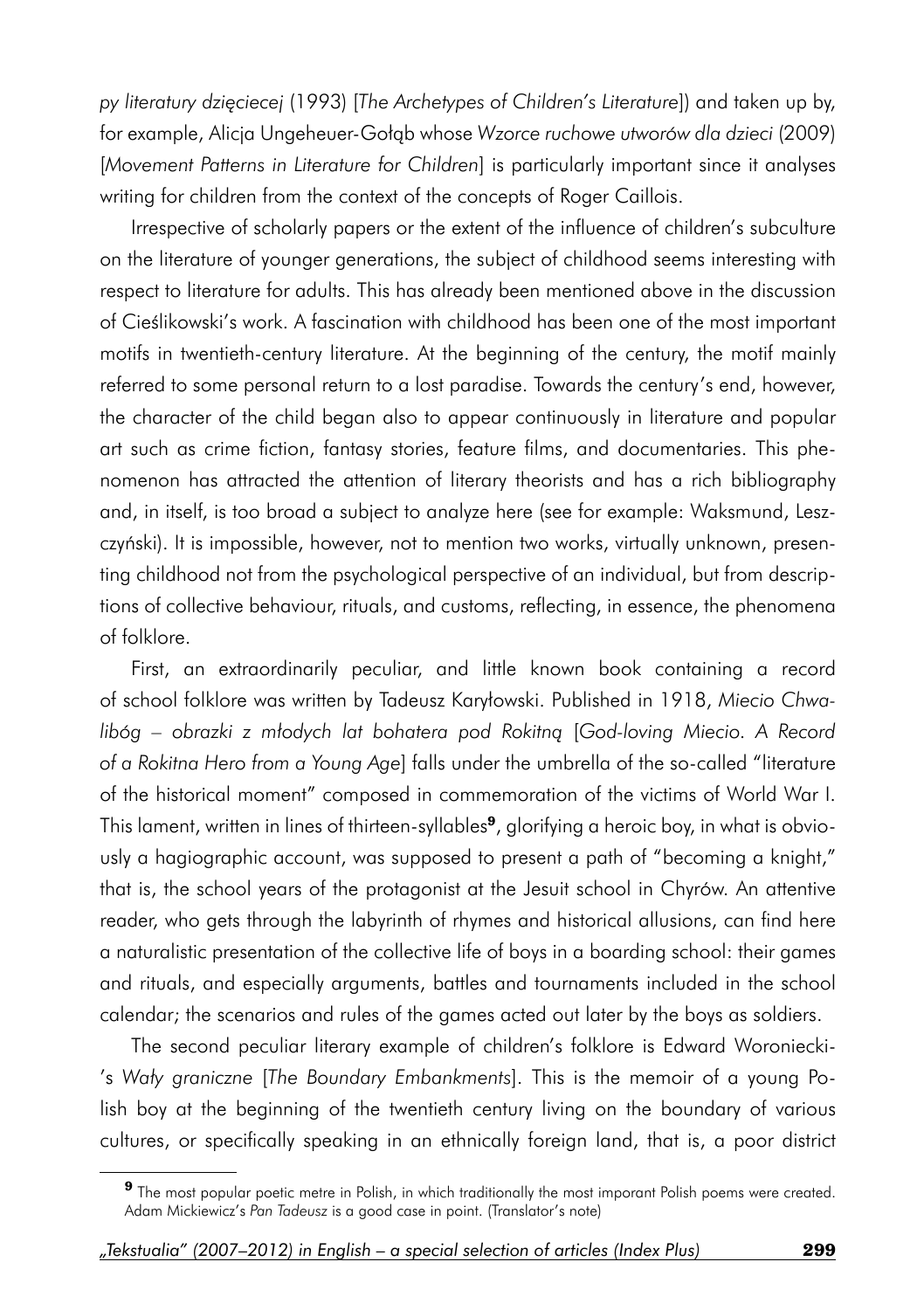on the outskirts of Kiev. Without any relation with his home culture, the protagonist spends his childhood in a multilingual community of peers – his one and only point of reference. At the same time, the universality of the children's subculture, described by Korczak, can easily be noticed, since national boundaries are crossed without any problems. In addition, with fastidiousness and precision, the author portrays the entire repertoire of children's games, from lonely, imaginary worlds, where burnt matches and stones change into soldiers, guns, and ships, depending on the circumstances, to dynamic and group competitions such as sea battles in water pools or gutters, trade transactions in which colourful pieces of glass are legitimate legal tender, to grand battles with a pre-planned scenario: Cossacks against Turks, or Redskins against Palefaces (the latter apparently drawn from *The Last of the Mohicans* and *Nick of the Woods*, or historical events). The boy protagonist's pugnacity, stubbornness, and competitiveness leads his peers to call him the "Pole", which results in reflections on his identity.

Of course, it is to be accepted that in this kind of testimony account blends with creation, in proportions difficult to define. Arguably, the memory of childhood is frequently faulty and deceitful, blurred by the writer's tendencies and ideological agendas. Grzegorz Leszczyński warns against the treatment of such literary works as historical accounts.

The paths back to childhood are closed. There are two known methods of scrutinizing children's social life. The first is retrospection, with all its faults, traps, and memory deformations. The second is to observe and participate in that life. This is also far from perfect, inasmuch as the very act of research is seen as a controlling gesture, and it frequently disrupts the examined phenomenon; by disclosing texts and customs, children often censor and transform them into a form understood by adults. This mostly refers to the late period of childhood, the period of mysteries and secret undertakings. All in all, following Korczak's example, it seems right to call contemporary childhood "an unknown civilisation".